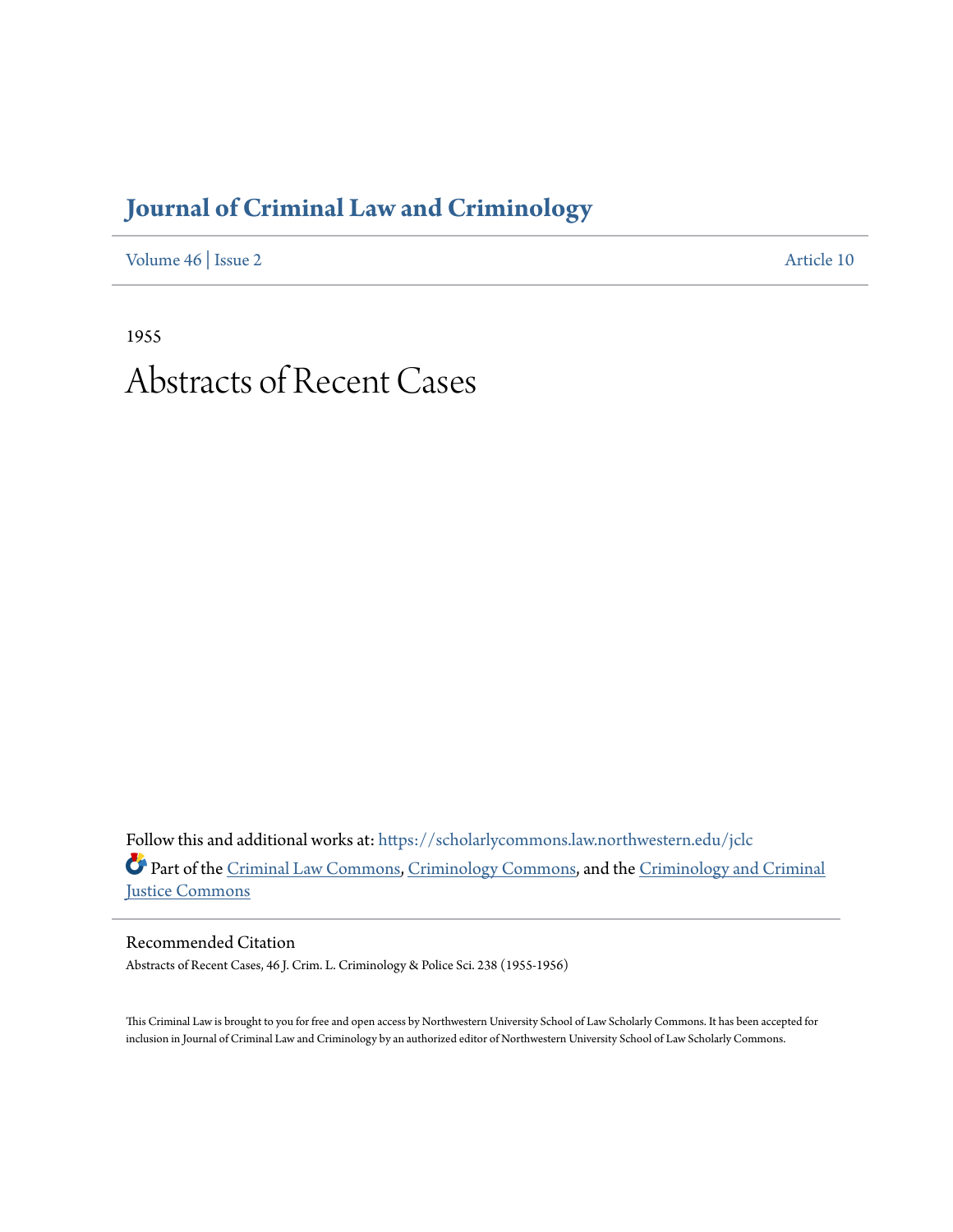vides an example of superimposition. There, whenever the local coroner receives notice that a person has died under unusual or suspicious circumstances he is under a duty to summon one of the medical examiners from a centralized state crime laboratory which has proper facilities to make adequate tests.<sup>42</sup> In addition to the economic waste such a plan entails, there is a serious question as to its legality, in view of the various decisions which hold that the duties of a constitutional officer as known at common law may not be diminished by statute.<sup>43</sup> However, even where constitutional obstructions exist, introduction of the substantial benefits of a medical examiner system is deemed so imperative that legislative modification of the coroner system is constantly attempted in the hope of being upheld.<sup>44</sup>

EXAMINATIONS Act  $\S 6$  (1954), alternative provision for cooperative action by coroners with the medical examiners where the state constitution prevents abolishment.

4 Ga. Acts 1953, c. 21 § 2.

4 There have been few cases on this point. People ex. rel. Walsh v. Bd. of Comm'rs of Cook County, 397 Ill. 293, 74 N.E. 2d 503 (1948) held that a sheriff's power to select the janitorial staff for court buildings, incidental to his common law duty of being custodian, could not be transferred to the county board of commissioners by statute; Fergus v. Russel, 270 **I1.** 304 (1915) refused to allow diminution of the common law duties of the attorney general.

## **CONCLUSION**

The traditional coroner system as it exists in most places appears inadequate to perform the important task assigned to it. There is nothing to indicate that the coroner's duplication of judicial and police investigative functions is necessary. The medical functions all too frequently have been handled in a politically expedient manner. In most circumstances the result has been incompetence in every phase from initial determination of death to production of trial evidence from the autopsy. It is true that under the worst forms of the system a highly competent individual may be elected coroner and do a good job. However, only medical examiner legislation explicitly aimed at eradicating the evils of the coroner system can insure permanence to high standards of service.

<sup>44</sup> An example is Illinois where bills to overhaul the coroner system have recently been introduced in the General Assembly. They provide all coroners in the state with the services of medicolegal investigators, and create an advisory board on state-wide coroner practice. Coroner's inquests, however, would be retained as mandatory in homicide and suicide cases and optional in others. In every county except Cook (containing Chicago) the medico-legal investigator would be appointed by the Director of Public Health. The coroner would appoint in Cook County. 10 *Legislative Synopsis and Digest* 95 (1955).

## ABSTRACTS OF RECENT CASES

Propriety of Prosecuting Attorney's Argument-Defendant was convicted of a mail fraud. On appeal he contended that the conduct of the government attorney, in the closing argument to the jury, was improper. The more important instances of which complaint was made were an appeal to the patriotism of the jury to protect the public, references to the purchasers as poor people and "suckers", statements of personal belief as to the defendant's guilt and incorrect statements of fact not justified by the evidence. The court, *Henderson v. United States,* 218 F.2d 14 (6th Cir. 1955), rejected these contentions saying, "It is of course permissible for the district attorney to ask the jury for a conviction.... In doing so the district attorney has the right to summarize the evidence and urge upon the jury all reasonable inferences and deductions from the evidence. It is not misconduct on his part to *express* his individual belief in the guilt of the accused if such belief is based solely on the evidence introduced and the jury is not led to believe that there is other evidence, known to the prosecutor but not introduced, justifying that belief.... Where the nature of the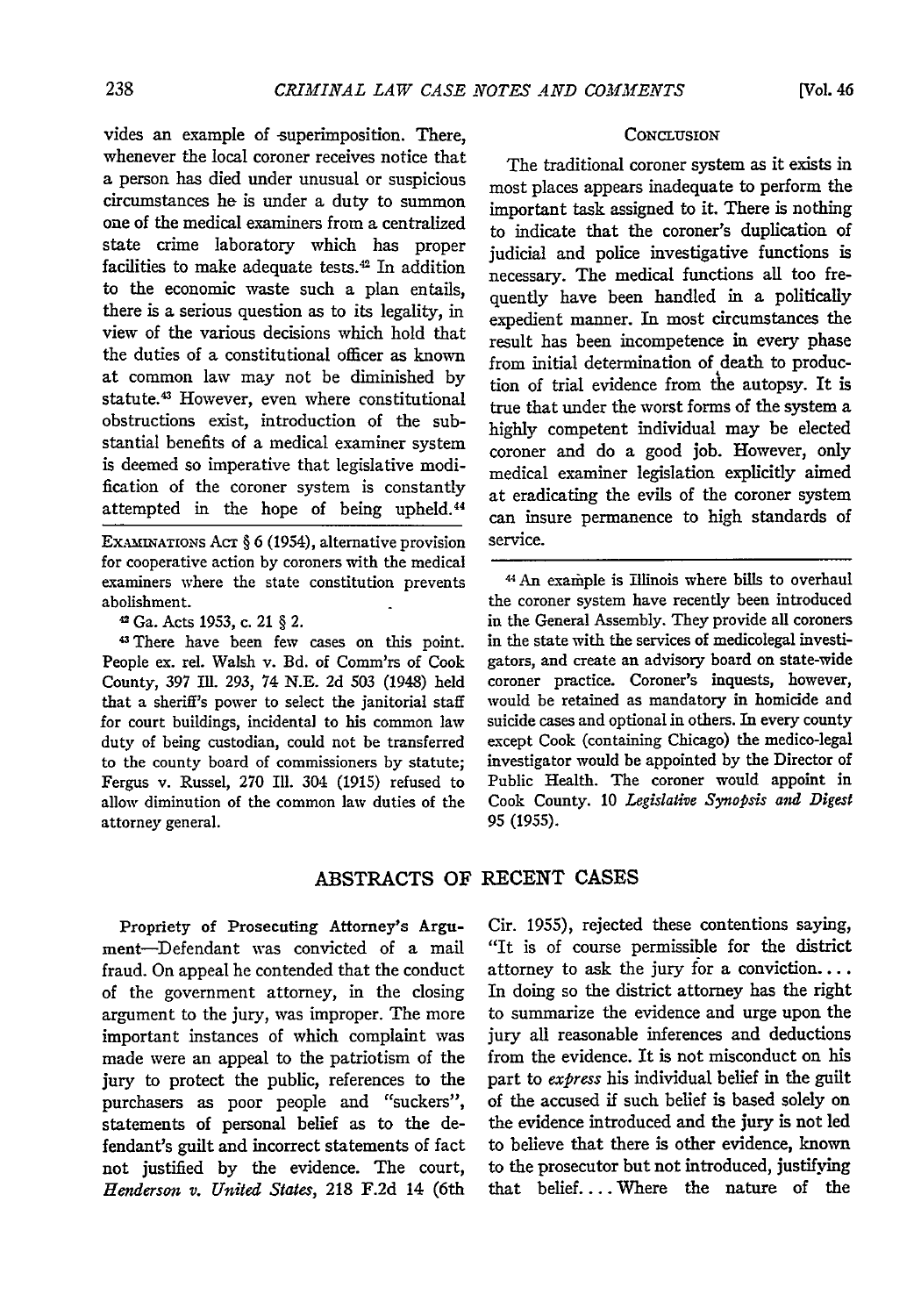offense charged reasonably includes a consideration of the economic status of injured persons, as in a scheme to defraud, a defendant has no just cause to complain if that status is disclosed.... But it must be remembered that in the closing argument to a jury, the government attorney is an advocate, as is counsel for defense, and proper oratorial emphasis is denied to neither."

The dissent argued that a district attorney, as an important and respected official of law and government, should not express a personal opinion as to guilt since this "may well tip the scales in cases where, otherwise, the jury might conclude there was a reasonable doubt of guilt." For a comprehensive discussion of the whole problem of a prosecutor's summation see comment, 42 **J.** Crim. L. & Criminology **73** (1951).

Forcible Taking Under Honest Claim of Right Does Not Constitute Robbery-Defendant was employed at a monthly salary of \$180 with the provision that if he worked until Fall his wages would be \$200 a month. Defendant quit before Fall, but demanded pay at the rate of \$200, honestly believing it due. After the employer's refusal, he drew a gun and forced payment. The Supreme Court of Colorado affirmed the dismissal of a charge of aggravated robbery. *People* v. Gallegos, 274 **P.2d** 608 (Colo. 1954). The court recognized the doctrine that where property is taken under a bona fide claim of right the requisite intent to support a charge of robbery is lacking. This doctrine has generally been applied so that the forcible taking of specific property, or money to satisfy a liquidated debt, under a belief of right does not constitute robbery. A majority of courts, however, hold that such a taking to satisfy an unliquidated claim is robbery.

Where Facts Are Rationally Established Indictment Returned Solely on Basis of Hearsay Testimony Will Not Be Quashed-Upon the return of an indictment by a federal grand jury in a tax evasion case, the accused moved to quash on the ground that it was based solely on the hearsay testimony of accountants and tax experts. judge Learned Hand wrote the opinion in which it was held that hearsay

evidence standing alone is sufficient to support an indictment if the facts contained therein are rationally established by the evidence. *United States v. Costello,* 23 U.S.L. Week 2532 (2d Cir. April 26, 1955). Judge Hand noted that the general rule, that indictments will not be dismissed solely because incompetent evidence was admitted at the inquest, has been disregarded on occasion where all the evidence is "incompetent". See *Brady v. United States,* 24 F.2d 376 (8th Cir. 1928). However, "if 'incompetent' is to cover all evidence, however rationally persuasive it may be, that would be excluded at a trial with great deference we cannot agree.... We should be the first to agree that, if it appeared that no evidence has been offered that rationally established the facts, the indictment ought to be quashed.  $\ldots$ ." Hearsay is not incompetent merely because it is io characterized; it may be as dependable as evidence admissible at the trial and in fact is relied upon in everyday business. Exclusion of hearsay is a privilege accorded an accused and a failure to invoke this privilege will result in its acceptance **by** the court. The primary objection to the admissibility of hearsay is that it denies the accused the right of cross-examination. This right is absent anyway at a unilateral investigation like an inquest in that the accused is normally not present so that objection does not here prevail.

Felony-Murder Rule Applied Where **Ar**sonist's Accomplice Died of Accidental **Burns** Suffered While Arson Was Being Committed-The Pennsylvania Supreme Court has applied the felony-murder rule in a case where an accomplice of the accused died from **burns** accidently received while committing the arson. *Commonwealth v. Bolish,* 23 **U.S.L.** Week 2532 (Pa. Sup. Ct. 1955) (conviction reversed on other grounds). Applying the common-law rule that a person in the act of committing a felony has the requisite legal malice to sustain a finding of guilty of firstdegree murder, the court reviewed what it felt to be **a** number of analogous cases in which felons had been found guilty of murder in the first degree. The common denominator in these cases was that a person who participates